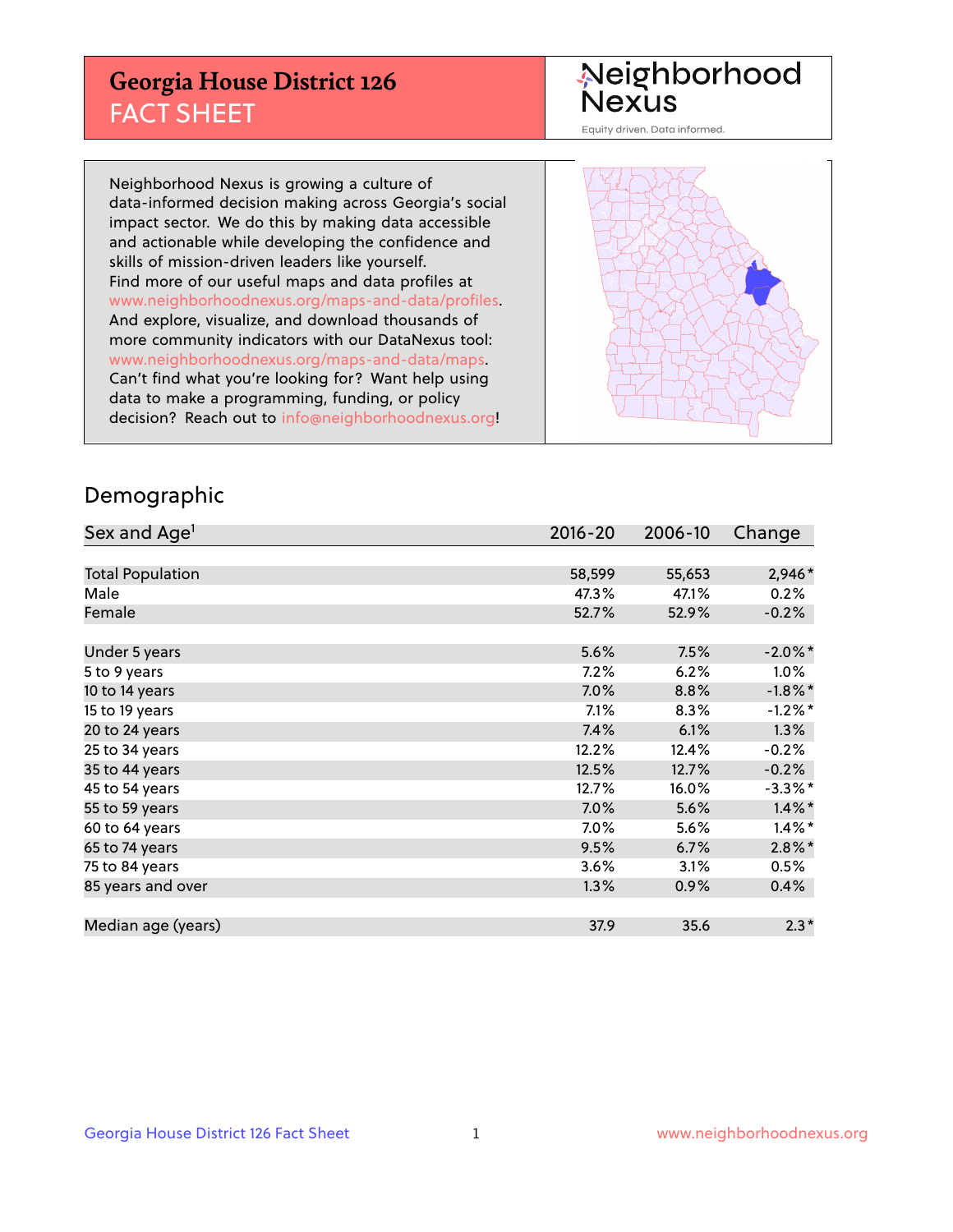## Demographic, continued...

| Race <sup>2</sup>                                            | $2016 - 20$ | 2006-10         | Change    |
|--------------------------------------------------------------|-------------|-----------------|-----------|
| <b>Total population</b>                                      | 58,599      | 55,653          | 2,946*    |
| One race                                                     | 97.4%       | 97.6%           | $-0.2%$   |
| White                                                        | 39.1%       | 41.6%           | $-2.4%$   |
| <b>Black or African American</b>                             | 54.6%       | 54.4%           | 0.2%      |
| American Indian and Alaska Native                            | 0.4%        | 0.0%            | 0.3%      |
| Asian                                                        | 0.9%        | 0.7%            | 0.1%      |
| Native Hawaiian and Other Pacific Islander                   | 0.3%        | 0.1%            | 0.2%      |
| Some other race                                              | 2.1%        | 0.7%            | $1.4\%$ * |
| Two or more races                                            | 2.6%        | 2.4%            | 0.2%      |
| Race alone or in combination with other race(s) <sup>3</sup> | $2016 - 20$ | 2006-10         | Change    |
|                                                              | 58,599      |                 | 2,946*    |
| Total population<br>White                                    | 41.1%       | 55,653<br>43.6% | $-2.5%$   |
| <b>Black or African American</b>                             | 56.1%       | 56.4%           | $-0.3%$   |
| American Indian and Alaska Native                            | 1.1%        | 0.7%            | 0.4%      |
| Asian                                                        | 1.3%        | 1.1%            | 0.1%      |
| Native Hawaiian and Other Pacific Islander                   | 0.4%        | 0.1%            | 0.2%      |
|                                                              |             |                 |           |
| Some other race                                              | 2.8%        | 1.0%            | $1.8\%$ * |
| Hispanic or Latino and Race <sup>4</sup>                     | $2016 - 20$ | 2006-10         | Change    |
| <b>Total population</b>                                      | 58,599      | 55,653          | 2,946*    |
| Hispanic or Latino (of any race)                             | 4.8%        | 3.7%            | 1.1%      |
| Not Hispanic or Latino                                       | 95.2%       | 96.3%           | $-1.1%$   |
| White alone                                                  | 37.0%       | 39.8%           | $-2.8%$   |
| <b>Black or African American alone</b>                       | 54.4%       | 53.2%           | 1.1%      |
| American Indian and Alaska Native alone                      | 0.2%        | 0.0%            | 0.1%      |
| Asian alone                                                  | 0.8%        | 0.7%            | 0.1%      |
| Native Hawaiian and Other Pacific Islander alone             | 0.3%        | 0.1%            | 0.2%      |
| Some other race alone                                        | 0.4%        | 0.3%            | 0.0%      |
| Two or more races                                            | 2.2%        | 2.1%            | 0.1%      |
| U.S. Citizenship Status <sup>5</sup>                         | $2016 - 20$ | 2006-10         | Change    |
|                                                              |             |                 |           |
| Foreign-born population<br>Naturalized U.S. citizen          | 2,065       | 1,473           | 592       |
|                                                              | 64.0%       | 41.1%           | 22.9%     |
| Not a U.S. citizen                                           | 36.0%       | 58.9%           | $-22.9%$  |
| Citizen, Voting Age Population <sup>6</sup>                  | $2016 - 20$ | 2006-10         | Change    |
| Citizen, 18 and over population                              | 43,803      | 39,385          | 4,418 *   |
| Male                                                         | 46.4%       | 45.5%           | 0.9%      |
| Female                                                       | 53.6%       | 54.5%           | $-0.9%$   |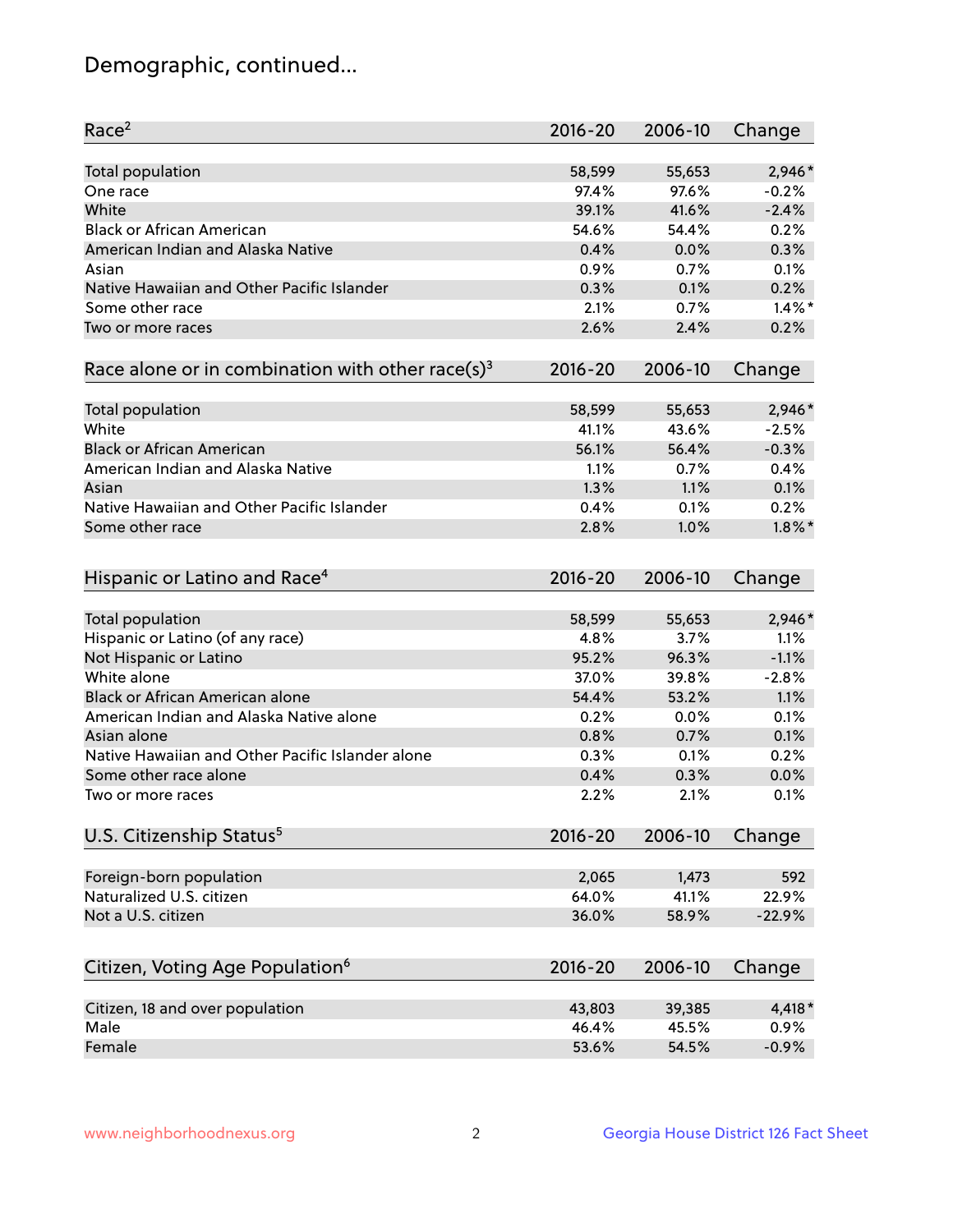#### Economic

| Income <sup>7</sup>                                 | $2016 - 20$ | 2006-10 | Change     |
|-----------------------------------------------------|-------------|---------|------------|
|                                                     |             |         |            |
| All households                                      | 20,429      | 19,398  | $1,031*$   |
| Less than \$10,000                                  | 7.9%        | 10.2%   | $-2.3\%$ * |
| \$10,000 to \$14,999                                | 8.3%        | 10.2%   | $-1.9%$    |
| \$15,000 to \$24,999                                | 10.8%       | 11.1%   | $-0.4%$    |
| \$25,000 to \$34,999                                | 11.6%       | 13.1%   | $-1.6%$    |
| \$35,000 to \$49,999                                | 15.1%       | 15.4%   | $-0.3%$    |
| \$50,000 to \$74,999                                | 19.0%       | 19.7%   | $-0.8%$    |
| \$75,000 to \$99,999                                | 10.3%       | 10.3%   | $-0.0%$    |
| \$100,000 to \$149,999                              | 11.1%       | 7.2%    | 4.0%*      |
| \$150,000 to \$199,999                              | 3.3%        | 1.8%    | 1.5%       |
| \$200,000 or more                                   | 2.7%        | 0.9%    | 1.7%       |
| Median household income (dollars)                   | 46,307      | 39,765  | $6,542*$   |
| Mean household income (dollars)                     | 61,644      | 49,571  | 12,073*    |
| With earnings                                       | 74.1%       | 74.4%   | $-0.3%$    |
| Mean earnings (dollars)                             | 61,853      | 52,788  | 9,065*     |
| <b>With Social Security</b>                         | 34.9%       | 31.9%   | $3.0\%$ *  |
| Mean Social Security income (dollars)               | 17,549      | 13,041  | 4,508*     |
| With retirement income                              | 24.2%       | 19.1%   | $5.1\%$ *  |
| Mean retirement income (dollars)                    | 24,673      | 15,966  | 8,708*     |
| With Supplemental Security Income                   | 9.5%        | 5.5%    | $3.9\%$ *  |
| Mean Supplemental Security Income (dollars)         | 8,408       | 8,051   | 357        |
| With cash public assistance income                  | 1.1%        | 1.6%    | $-0.5%$    |
| Mean cash public assistance income (dollars)        | 1,680       | 2,084   | $-403$     |
| With Food Stamp/SNAP benefits in the past 12 months | 18.7%       | 13.4%   | $5.3\%$ *  |
|                                                     |             |         |            |
| Families                                            | 14,084      | 13,709  | 375        |
| Less than \$10,000                                  | 3.7%        | 5.6%    | $-2.0%$    |
| \$10,000 to \$14,999                                | 6.3%        | 7.4%    | $-1.0%$    |
| \$15,000 to \$24,999                                | 8.7%        | 11.0%   | $-2.3%$    |
| \$25,000 to \$34,999                                | 11.3%       | 12.8%   | $-1.5%$    |
| \$35,000 to \$49,999                                | 14.1%       | 16.4%   | $-2.3%$    |
| \$50,000 to \$74,999                                | 20.9%       | 20.7%   | 0.3%       |
| \$75,000 to \$99,999                                | 12.2%       | 13.1%   | $-0.9%$    |
| \$100,000 to \$149,999                              | 15.6%       | 9.7%    | 5.9%*      |
| \$150,000 to \$199,999                              | 3.7%        | 2.1%    | 1.5%       |
| \$200,000 or more                                   | 3.4%        | 1.1%    | 2.3%       |
| Median family income (dollars)                      | 58,030      | 47,410  | 10,620*    |
| Mean family income (dollars)                        | 71,573      | 56,396  | $15,177*$  |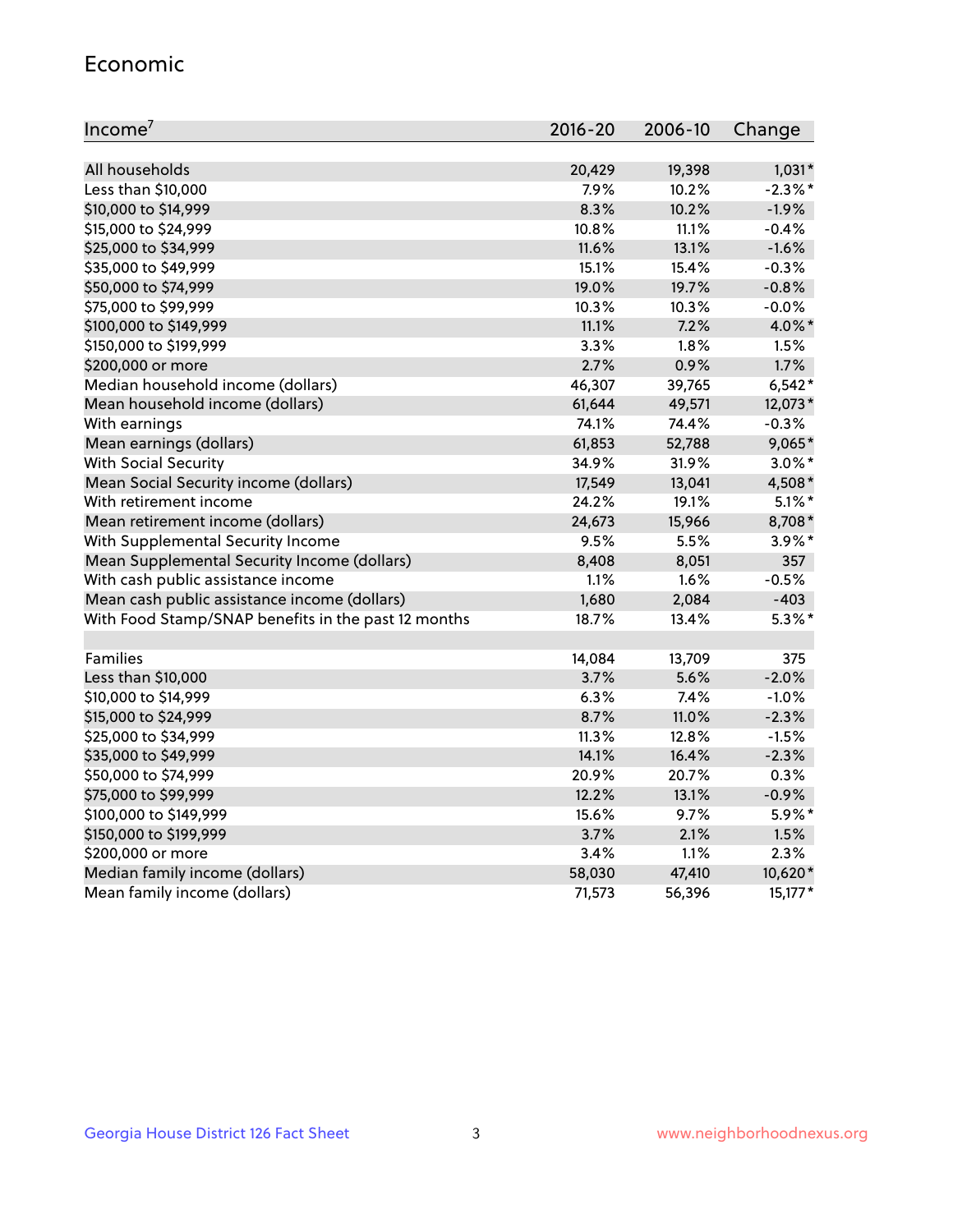## Economic, continued...

| Income, continued <sup>8</sup>                                        | $2016 - 20$ | 2006-10 | Change   |
|-----------------------------------------------------------------------|-------------|---------|----------|
|                                                                       |             |         |          |
| Nonfamily households                                                  | 6,345       | 5,689   | 656      |
| Median nonfamily income (dollars)                                     | 25,692      | 21,328  | 4,364*   |
| Mean nonfamily income (dollars)                                       | 36,494      | 27,671  | 8,823*   |
| Median earnings for workers (dollars)                                 | 27,995      | 25,832  | $2,163*$ |
| Median earnings for male full-time, year-round workers                | 42,644      | 39,036  | 3,608*   |
| (dollars)                                                             |             |         |          |
| Median earnings for female full-time, year-round workers<br>(dollars) | 32,483      | 28,357  | $4,125*$ |
| Per capita income (dollars)                                           | 22,916      | 18,176  | $4,741*$ |
|                                                                       |             |         |          |
| Families and People Below Poverty Level <sup>9</sup>                  | 2016-20     | 2006-10 | Change   |
| <b>All families</b>                                                   | 15.3%       | 16.7%   | $-1.4%$  |
| With related children under 18 years                                  | 23.5%       | 23.4%   | 0.0%     |
| With related children under 5 years only                              | 19.6%       | 16.4%   | 3.2%     |
| Married couple families                                               | 8.7%        | 7.5%    | 1.2%     |
| With related children under 18 years                                  | 7.3%        | 9.5%    | $-2.3%$  |
| With related children under 5 years only                              | 17.7%       | 3.5%    | 14.2%    |
| Families with female householder, no husband present                  | 33.3%       | 35.4%   | $-2.1%$  |
| With related children under 18 years                                  | 47.9%       | 41.4%   | 6.5%     |
| With related children under 5 years only                              | 28.1%       | 40.7%   | $-12.6%$ |
|                                                                       |             |         |          |
| All people                                                            | 20.0%       | 20.7%   | $-0.7%$  |
| Under 18 years                                                        | 32.8%       | 29.6%   | 3.2%     |
| Related children under 18 years                                       | 32.1%       | 29.6%   | 2.5%     |
| Related children under 5 years                                        | 32.9%       | 29.9%   | 3.0%     |
| Related children 5 to 17 years                                        | 31.9%       | 29.4%   | 2.4%     |
| 18 years and over                                                     | 16.0%       | 17.3%   | $-1.2%$  |
| 18 to 64 years                                                        | 16.2%       | 17.6%   | $-1.5%$  |
| 65 years and over                                                     | 15.5%       | 15.2%   | 0.2%     |
| People in families                                                    | 17.2%       | 19.3%   | $-2.1%$  |
| Unrelated individuals 15 years and over                               | 35.6%       | 28.7%   | $6.9\%*$ |
|                                                                       |             |         |          |
| Non-Hispanic white people                                             | 13.3%       | 13.0%   | 0.3%     |
| Black or African-American people                                      | 23.4%       | 25.6%   | $-2.1%$  |
| Asian people                                                          | 9.5%        | 13.6%   | $-4.0%$  |
| Hispanic or Latino people                                             | 31.3%       | 35.1%   | $-3.7%$  |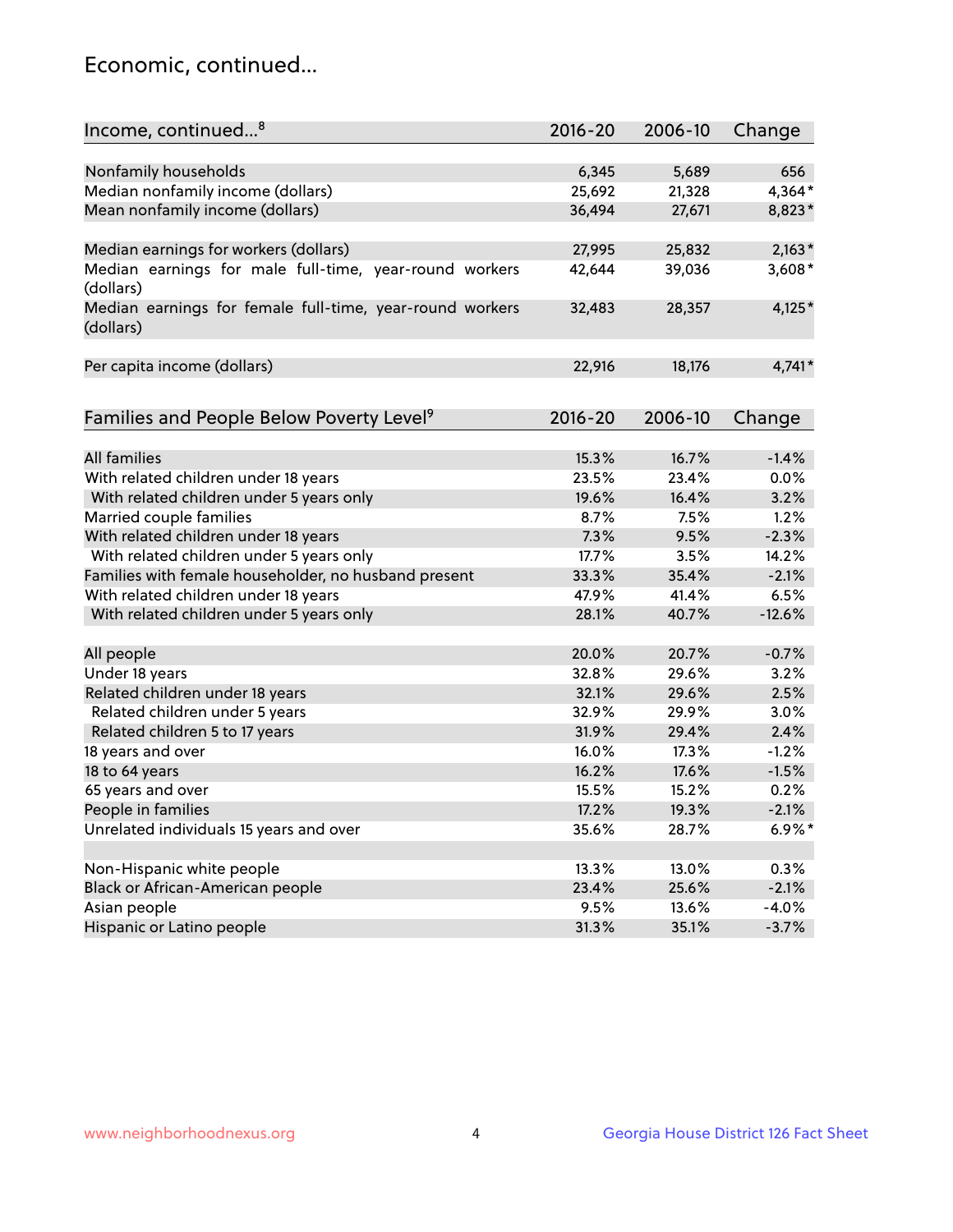## Employment

| Employment Status <sup>10</sup>                                             | $2016 - 20$ | 2006-10 | Change    |
|-----------------------------------------------------------------------------|-------------|---------|-----------|
|                                                                             |             |         |           |
| Population 16 years and over                                                | 46,118      | 42,263  | $3,855*$  |
| In labor force                                                              | 59.1%       | 59.3%   | $-0.2%$   |
| Civilian labor force                                                        | 58.4%       | 58.3%   | 0.1%      |
| Employed                                                                    | 54.9%       | 52.2%   | 2.6%      |
| Unemployed                                                                  | 3.5%        | 6.0%    | $-2.5%$   |
| <b>Armed Forces</b>                                                         | 0.7%        | 1.1%    | $-0.4%$   |
| Not in labor force                                                          | 40.9%       | 40.7%   | 0.2%      |
| Civilian labor force                                                        | 26,928      | 24,620  | $2,308*$  |
| <b>Unemployment Rate</b>                                                    | 6.0%        | 10.3%   | $-4.3%$   |
|                                                                             |             |         |           |
| Females 16 years and over                                                   | 24,708      | 22,851  | $1,857*$  |
| In labor force                                                              | 56.5%       | 56.4%   | 0.1%      |
| Civilian labor force                                                        | 56.0%       | 55.7%   | 0.3%      |
| Employed                                                                    | 52.8%       | 50.1%   | 2.7%      |
|                                                                             |             |         |           |
| Own children of the householder under 6 years                               | 3,731       | 4,326   | $-596$    |
| All parents in family in labor force                                        | 64.2%       | 67.2%   | $-3.0%$   |
|                                                                             |             |         |           |
| Own children of the householder 6 to 17 years                               | 8,897       | 9,348   | $-451$    |
| All parents in family in labor force                                        | 67.4%       | 69.1%   | $-1.6%$   |
|                                                                             |             |         |           |
| Industry <sup>11</sup>                                                      | $2016 - 20$ | 2006-10 | Change    |
|                                                                             |             |         |           |
| Civilian employed population 16 years and over                              | 25,316      | 22,081  | $3,235*$  |
| Agriculture, forestry, fishing and hunting, and mining                      | 3.5%        | 1.7%    | 1.7%      |
| Construction                                                                | 7.6%        | 8.0%    | $-0.4%$   |
| Manufacturing                                                               | 12.5%       | 15.0%   | $-2.5%$ * |
| Wholesale trade                                                             | 1.6%        | 2.2%    | $-0.5%$   |
| Retail trade                                                                | 11.2%       | 13.4%   | $-2.2%$   |
| Transportation and warehousing, and utilities                               | 10.6%       | 5.8%    | 4.8%*     |
| Information                                                                 | 0.5%        | 0.7%    | $-0.2%$   |
| Finance and insurance, and real estate and rental and leasing               | 3.6%        | 3.4%    | 0.3%      |
| Professional, scientific, and management, and administrative                | 9.4%        | 8.1%    | 1.2%      |
| and waste management services                                               |             |         |           |
| Educational services, and health care and social assistance                 | 21.5%       | 23.0%   | $-1.5%$   |
| Arts, entertainment, and recreation, and accommodation and<br>food services | 7.7%        | 7.2%    | $0.5\%$   |
| Other services, except public administration                                | 3.5%        | 3.8%    | $-0.3%$   |
| Public administration                                                       | 6.9%        | 7.8%    | $-0.8%$   |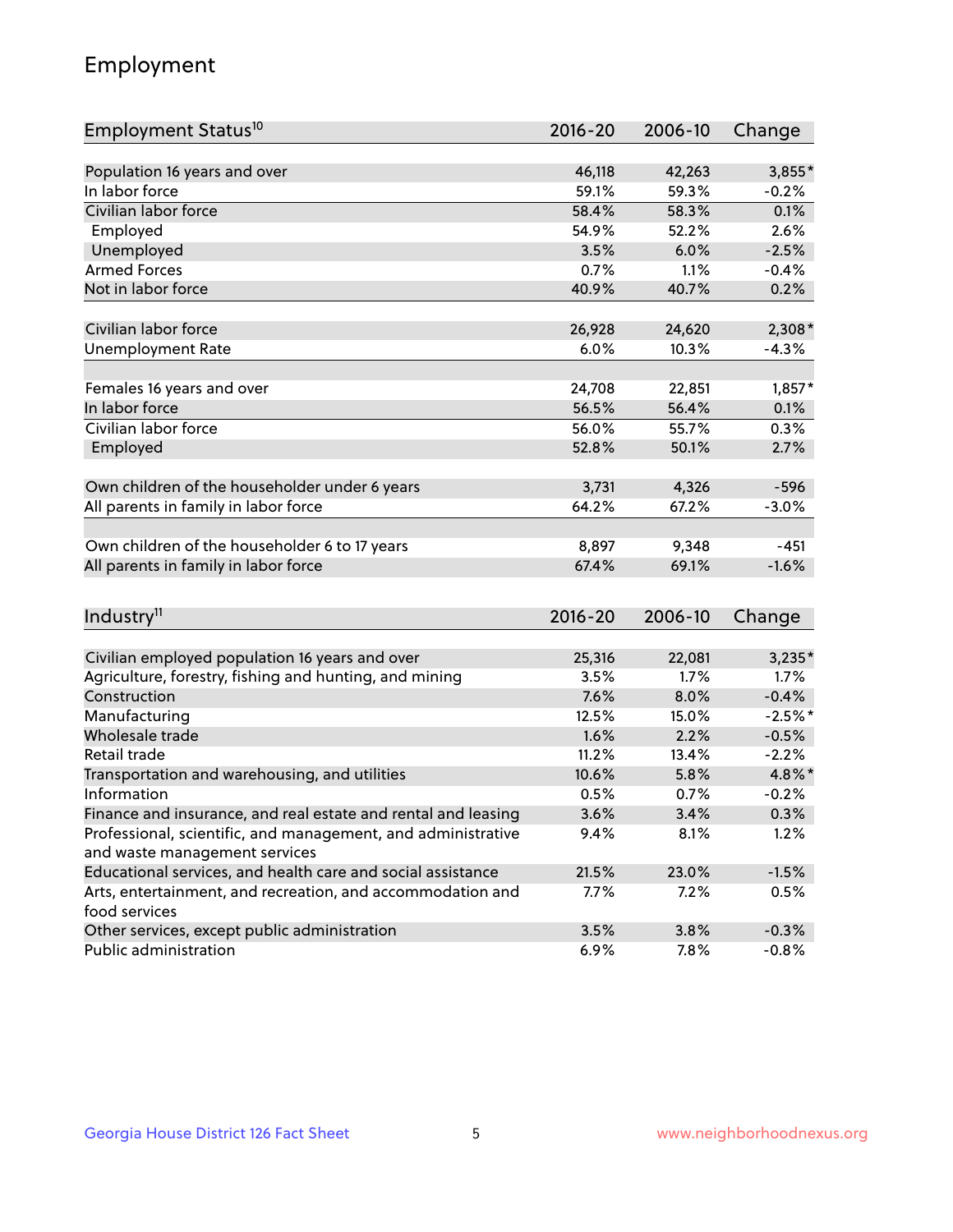## Employment, continued...

| Occupation <sup>12</sup>                                     | $2016 - 20$ | 2006-10 | Change     |
|--------------------------------------------------------------|-------------|---------|------------|
| Civilian employed population 16 years and over               | 25,316      | 22,081  | $3,235*$   |
| Management, business, science, and arts occupations          | 28.4%       | 25.3%   | $3.0\%$ *  |
| Service occupations                                          | 19.6%       | 19.2%   | 0.4%       |
| Sales and office occupations                                 | 18.8%       | 27.7%   | $-8.8\%$ * |
| Natural<br>and<br>resources,<br>construction,<br>maintenance | 10.7%       | 10.7%   | 0.0%       |
| occupations                                                  |             |         |            |
| Production, transportation, and material moving occupations  | 22.5%       | 17.1%   | $5.3\%$ *  |
| Class of Worker <sup>13</sup>                                | $2016 - 20$ | 2006-10 | Change     |
| Civilian employed population 16 years and over               | 25,316      | 22,081  | $3,235*$   |
| Private wage and salary workers                              | 73.5%       | 68.9%   | 4.6%       |
| Government workers                                           | 20.8%       | 25.8%   | $-5.0\%$ * |
| Self-employed in own not incorporated business workers       | 5.4%        | 5.1%    | 0.4%       |
|                                                              | 0.3%        | 0.2%    | 0.1%       |
| Unpaid family workers                                        |             |         |            |
| Job Flows <sup>14</sup>                                      | 2019        | 2010    | Change     |
| Total Jobs in district                                       | 17,984      | 9,334   | 8,650      |
|                                                              | 29.0%       | 49.2%   | $-20.1%$   |
| Held by residents of district                                |             |         |            |
| Held by non-residents of district                            | 71.0%       | 50.8%   | 20.1%      |
| Jobs by Industry Sector <sup>15</sup>                        | 2019        | 2010    | Change     |
| Total Jobs in district                                       | 17,984      | 9,334   | 8,650      |
| Goods Producing sectors                                      | 44.2%       | 13.4%   | 30.8%      |
| Trade, Transportation, and Utilities sectors                 | 22.6%       | 30.1%   | $-7.5%$    |
| All Other Services sectors                                   | 33.2%       | 56.5%   | $-23.3%$   |
|                                                              |             |         |            |
| Total Jobs in district held by district residents            | 5,220       | 4,589   | 631        |
| <b>Goods Producing sectors</b>                               | 27.4%       | 16.8%   | 10.6%      |
| Trade, Transportation, and Utilities sectors                 | 19.3%       | 18.5%   | 0.7%       |
| All Other Services sectors                                   | 53.3%       | 64.6%   | $-11.3%$   |
|                                                              |             |         |            |
| Jobs by Earnings <sup>16</sup>                               | 2019        | 2010    | Change     |
| Total Jobs in district                                       | 17,984      | 9,334   | 8,650      |
| Jobs with earnings \$1250/month or less                      | 14.9%       | 27.5%   | $-12.7%$   |
| Jobs with earnings \$1251/month to \$3333/month              | 21.5%       | 39.3%   | $-17.8%$   |
| Jobs with earnings greater than \$3333/month                 | 63.6%       | 33.2%   | 30.4%      |
|                                                              |             |         |            |
| Total Jobs in district held by district residents            | 5,220       | 4,589   | 631        |
| Jobs with earnings \$1250/month or less                      | 20.8%       | 30.8%   | $-10.0%$   |
| Jobs with earnings \$1251/month to \$3333/month              | 34.9%       | 45.3%   | $-10.4%$   |
| Jobs with earnings greater than \$3333/month                 | 44.3%       | 23.9%   | 20.4%      |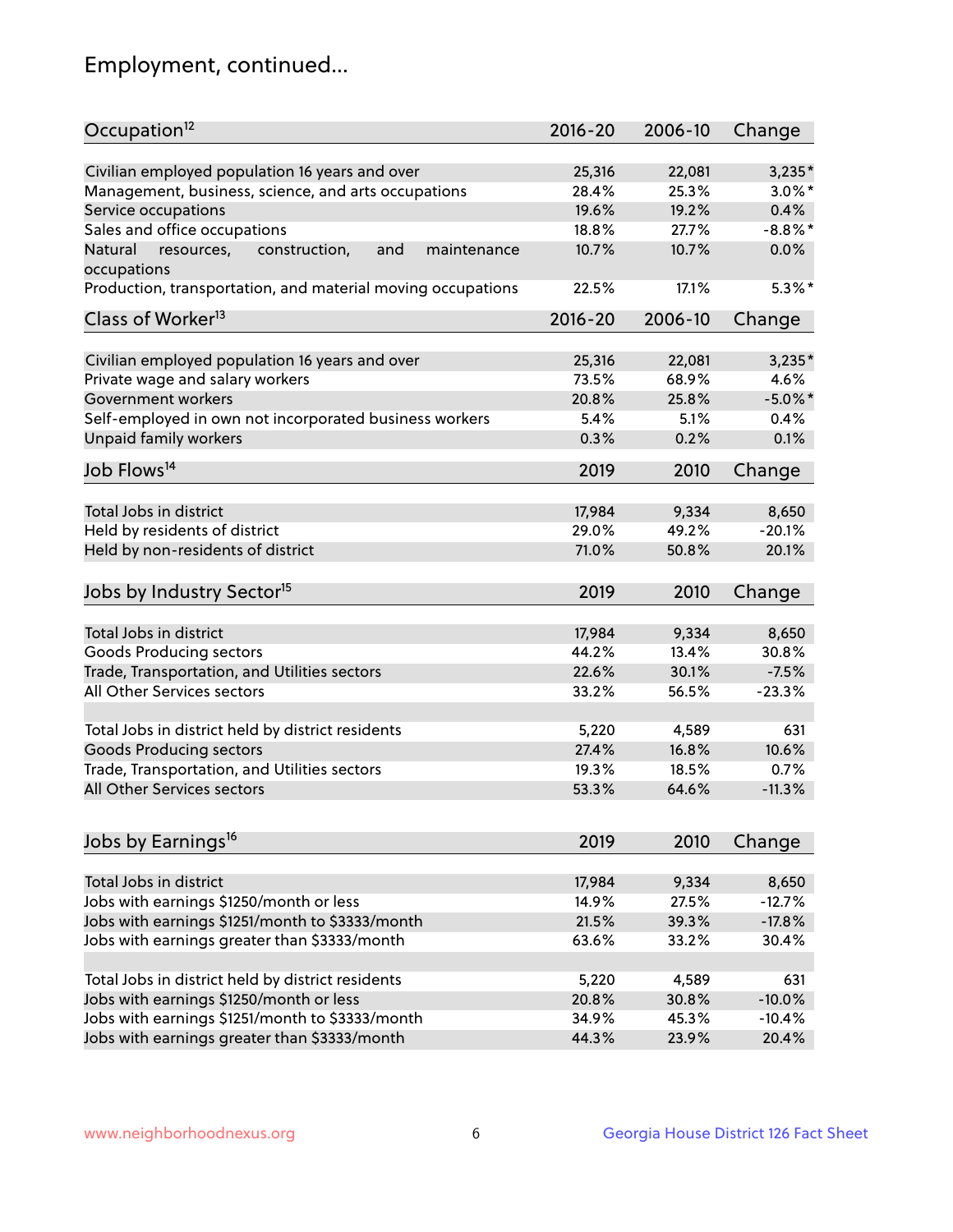## Employment, continued...

| 2019   | 2010  | Change  |
|--------|-------|---------|
|        |       |         |
| 17,984 | 9,334 | 8,650   |
| 17.9%  | 19.3% | $-1.5%$ |
| 55.3%  | 60.5% | $-5.2%$ |
| 26.9%  | 20.2% | 6.6%    |
|        |       |         |
| 5,220  | 4,589 | 631     |
| 18.0%  | 17.7% | 0.3%    |
| 51.4%  | 59.3% | $-7.8%$ |
| 30.5%  | 23.0% | 7.5%    |
|        |       |         |

#### Education

| School Enrollment <sup>18</sup>                | $2016 - 20$ | 2006-10 | Change    |
|------------------------------------------------|-------------|---------|-----------|
|                                                |             |         |           |
| Population 3 years and over enrolled in school | 14,916      | 16,392  | $-1,475*$ |
| Nursery school, preschool                      | 5.5%        | 5.2%    | 0.3%      |
| Kindergarten                                   | 5.7%        | 5.3%    | 0.4%      |
| Elementary school (grades 1-8)                 | 43.2%       | 43.2%   | 0.0%      |
| High school (grades 9-12)                      | 23.7%       | 23.9%   | $-0.2%$   |
| College or graduate school                     | 21.9%       | 22.5%   | $-0.5%$   |
| Educational Attainment <sup>19</sup>           | $2016 - 20$ | 2006-10 | Change    |
|                                                |             |         |           |
| Population 25 years and over                   | 38,560      | 35,107  | $3,454*$  |
| Less than 9th grade                            | 4.2%        | $7.0\%$ | $-2.8%$   |
| 9th to 12th grade, no diploma                  | 10.4%       | 13.1%   | $-2.7%$ * |
| High school graduate (includes equivalency)    | 36.4%       | 38.1%   | $-1.7\%$  |
| Some college, no degree                        | 22.6%       | 22.8%   | $-0.3%$   |
| Associate's degree                             | 11.6%       | 6.5%    | $5.1\%$ * |
| Bachelor's degree                              | 10.5%       | 8.0%    | $2.5\%$ * |
| Graduate or professional degree                | 4.3%        | 4.4%    | $-0.1%$   |
|                                                |             |         |           |
| Percent high school graduate or higher         | 85.4%       | 79.9%   | $5.5%$ *  |
| Percent bachelor's degree or higher            | 14.8%       | 12.4%   | 2.4%      |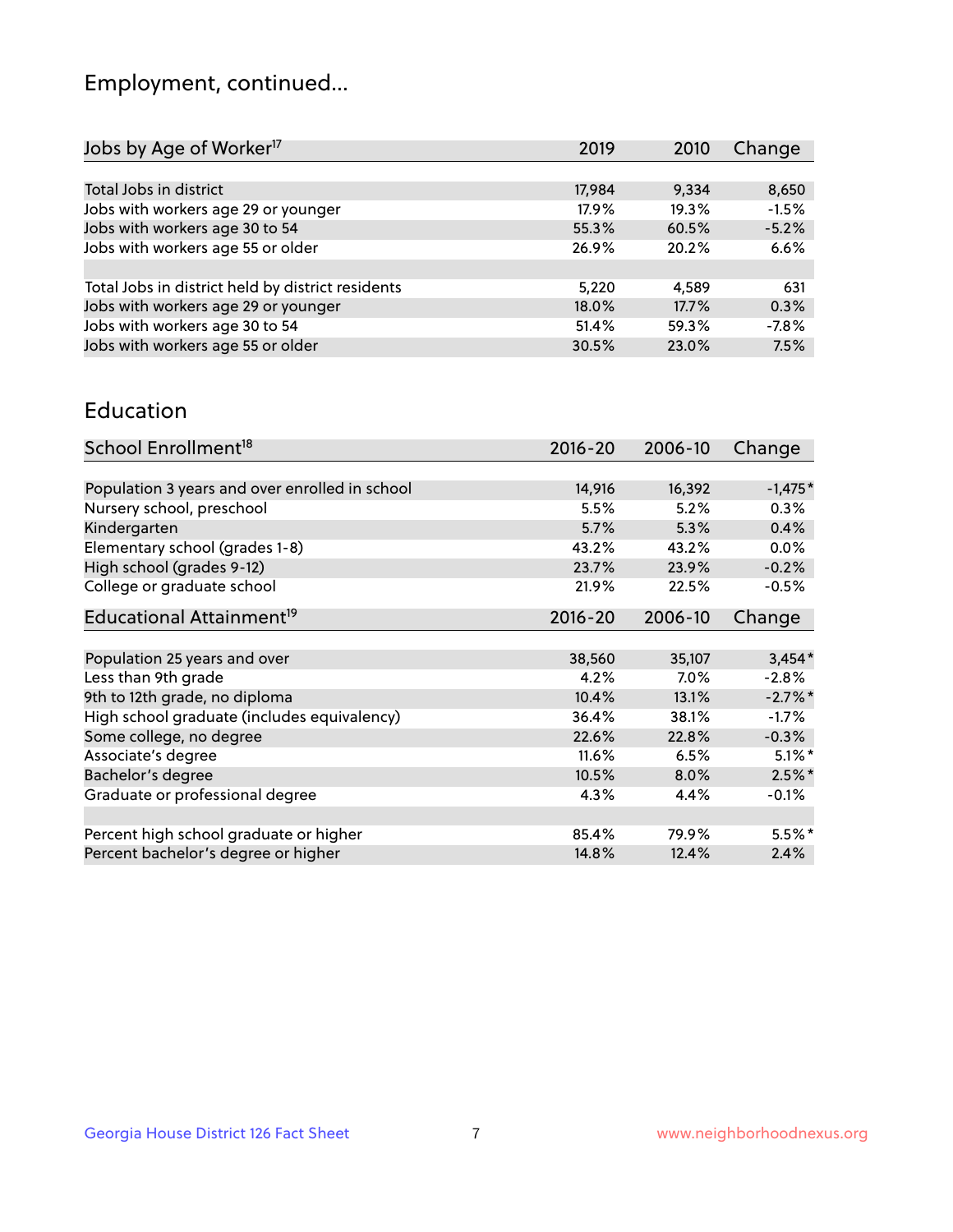## Housing

| Households by Type <sup>20</sup>                     | 2016-20     | 2006-10 | Change     |
|------------------------------------------------------|-------------|---------|------------|
|                                                      |             |         |            |
| <b>Total households</b>                              | 20,429      | 19,398  | $1,031*$   |
| Family households (families)                         | 68.9%       | 70.7%   | $-1.7%$    |
| With own children under 18 years                     | 25.3%       | 33.6%   | $-8.4\%$ * |
| Married-couple family                                | 46.1%       | 44.8%   | 1.3%       |
| With own children of the householder under 18 years  | 15.3%       | 18.1%   | $-2.8\%$ * |
| Male householder, no wife present, family            | 4.3%        | 5.0%    | $-0.7%$    |
| With own children of the householder under 18 years  | 1.1%        | 2.7%    | $-1.6%$    |
| Female householder, no husband present, family       | 18.5%       | 20.9%   | $-2.4%$    |
| With own children of the householder under 18 years  | 8.8%        | 12.8%   | $-4.0\%$ * |
| Nonfamily households                                 | 31.1%       | 29.3%   | 1.7%       |
| Householder living alone                             | 27.7%       | 25.7%   | 2.1%       |
| 65 years and over                                    | 12.2%       | 9.1%    | $3.1\%$ *  |
|                                                      |             |         |            |
| Households with one or more people under 18 years    | 31.0%       | 40.5%   | $-9.5%$    |
| Households with one or more people 65 years and over | 29.7%       | 23.7%   | $6.0\%$ *  |
|                                                      |             |         |            |
| Average household size                               | 2.84        | 2.84    | 0.00       |
| Average family size                                  | 3.47        | 3.40    | 0.07       |
|                                                      |             |         |            |
|                                                      | $2016 - 20$ |         |            |
| Housing Occupancy <sup>21</sup>                      |             | 2006-10 | Change     |
| Total housing units                                  | 24,679      | 23,785  | 894*       |
| Occupied housing units                               | 82.8%       | 81.6%   | 1.2%       |
| Vacant housing units                                 | 17.2%       | 18.4%   | $-1.2%$    |
|                                                      |             |         |            |
| Homeowner vacancy rate                               | 1.5         | 3.5     | $-2.0$     |
| Rental vacancy rate                                  | 9.8         | 14.5    | $-4.7$     |
|                                                      |             |         |            |
|                                                      |             |         |            |
| Units in Structure <sup>22</sup>                     | 2016-20     | 2006-10 | Change     |
| Total housing units                                  | 24,679      | 23,785  | 894*       |
| 1-unit, detached                                     | 64.8%       | 61.1%   | $3.7\%$ *  |
|                                                      | 0.7%        | 1.2%    | $-0.5%$    |
| 1-unit, attached                                     |             |         |            |
| 2 units                                              | 1.5%        | 1.2%    | 0.3%       |
| 3 or 4 units                                         | 2.3%        | 2.1%    | 0.1%       |
| 5 to 9 units                                         | 1.8%        | 2.1%    | $-0.2%$    |
| 10 to 19 units                                       | 0.8%        | 0.6%    | 0.2%       |
| 20 or more units                                     | 0.7%        | 1.5%    | $-0.8%$    |
| Mobile home                                          | 27.1%       | 30.2%   | $-3.2\%$ * |
| Boat, RV, van, etc.                                  | 0.4%        | 0.0%    | 0.3%       |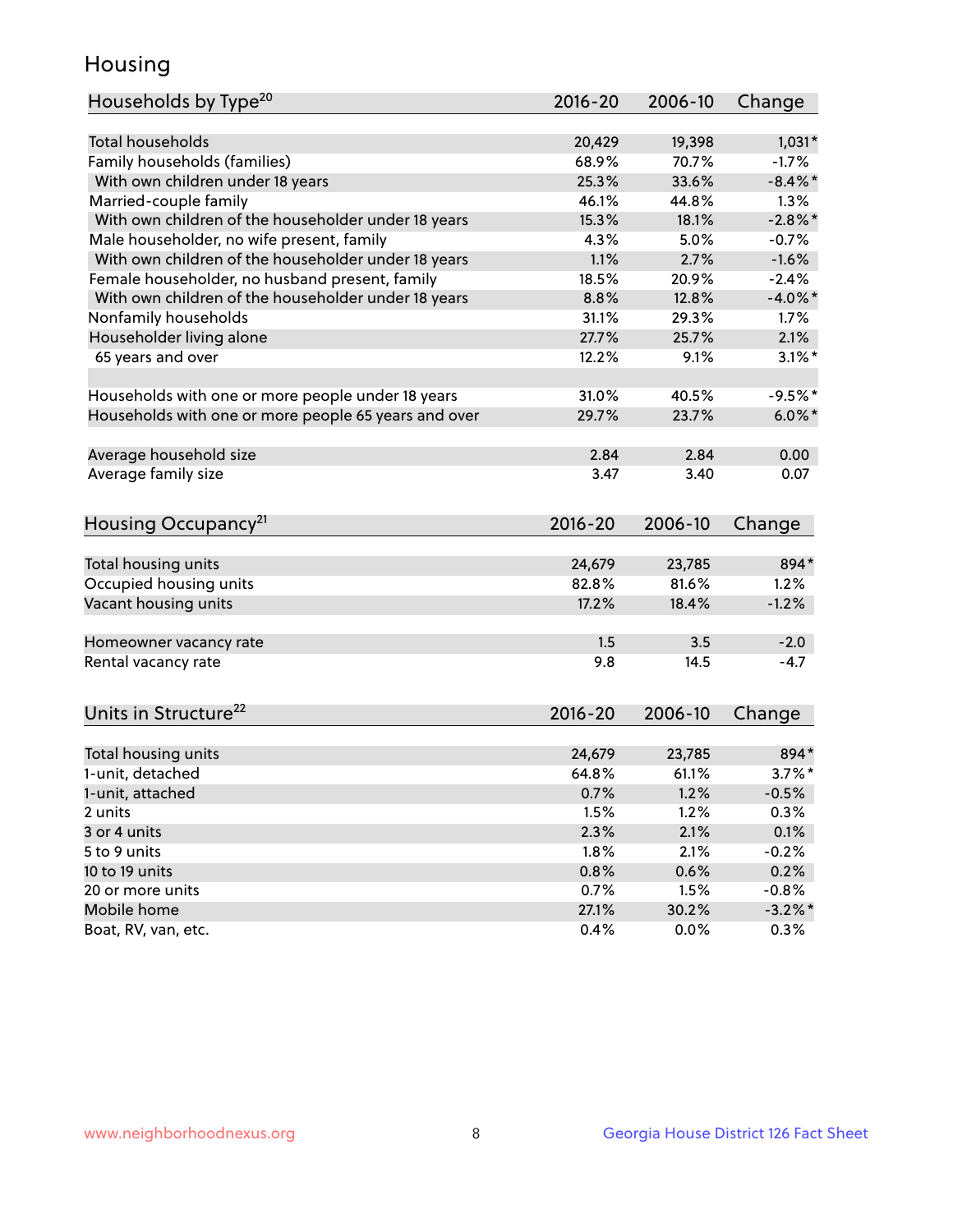## Housing, Continued...

| Year Structure Built <sup>23</sup>             | 2016-20     | 2006-10 | Change      |
|------------------------------------------------|-------------|---------|-------------|
| Total housing units                            | 24,679      | 23,785  | 894*        |
| Built 2014 or later                            | 4.5%        | (X)     | (X)         |
| Built 2010 to 2013                             | 2.5%        | (X)     | (X)         |
| Built 2000 to 2009                             | 16.7%       | 12.2%   | 4.5%*       |
| Built 1990 to 1999                             | 20.5%       | 20.2%   | 0.3%        |
| Built 1980 to 1989                             | 18.0%       | 22.0%   | $-3.9%$ *   |
| Built 1970 to 1979                             | 19.6%       | 23.7%   | $-4.1\%$ *  |
| Built 1960 to 1969                             | 7.3%        | 9.0%    | $-1.8%$     |
| Built 1950 to 1959                             | 4.6%        | 4.4%    | 0.2%        |
| Built 1940 to 1949                             | 2.4%        | 2.1%    | 0.3%        |
| Built 1939 or earlier                          | 3.9%        | 6.4%    | $-2.5%$     |
|                                                |             |         |             |
| Housing Tenure <sup>24</sup>                   | $2016 - 20$ | 2006-10 | Change      |
| Occupied housing units                         | 20,429      | 19,398  | $1,031*$    |
| Owner-occupied                                 | 70.9%       | 73.7%   | $-2.8%$     |
| Renter-occupied                                | 29.1%       | 26.3%   | 2.8%        |
| Average household size of owner-occupied unit  | 2.73        | 2.85    | $-0.11*$    |
| Average household size of renter-occupied unit | 3.09        | 2.80    | $0.29*$     |
| Residence 1 Year Ago <sup>25</sup>             | $2016 - 20$ | 2006-10 | Change      |
| Population 1 year and over                     | 57,869      | 54,679  | $3,190*$    |
| Same house                                     | 90.3%       | 88.8%   | $1.5\%$ *   |
| Different house in the U.S.                    | 9.6%        | 10.8%   | $-1.2%$     |
| Same county                                    | 6.1%        | 6.9%    | $-0.8%$     |
| Different county                               | 3.5%        | 4.0%    | $-0.4%$     |
| Same state                                     | 2.6%        | 2.4%    | 0.2%        |
|                                                |             | 1.6%    |             |
| Different state                                | 0.9%        |         | $-0.6%$     |
| Abroad                                         | 0.1%        | 0.4%    | $-0.3%$     |
| Value of Housing Unit <sup>26</sup>            | $2016 - 20$ | 2006-10 | Change      |
| Owner-occupied units                           | 14,483      | 14,289  | 194         |
| Less than \$50,000                             | 22.0%       | 18.0%   | 3.9%        |
| \$50,000 to \$99,999                           | 28.6%       | 39.8%   | $-11.2\%$ * |
| \$100,000 to \$149,999                         | 16.8%       | 21.2%   | $-4.4\%$ *  |
| \$150,000 to \$199,999                         | 14.7%       | 12.6%   | 2.1%        |
| \$200,000 to \$299,999                         | 11.4%       | 5.2%    | $6.3\%$ *   |
| \$300,000 to \$499,999                         | 3.9%        | 2.3%    | 1.7%        |
| \$500,000 to \$999,999                         | 1.6%        | 0.4%    | 1.3%        |
| \$1,000,000 or more                            | 0.9%        | 0.6%    | 0.3%        |
| Median (dollars)                               | 99,259      | 89,077  | 10,182*     |
| Mortgage Status <sup>27</sup>                  | $2016 - 20$ | 2006-10 | Change      |
| Owner-occupied units                           | 14,483      | 14,289  | 194         |
| Housing units with a mortgage                  | 47.9%       | 62.2%   | $-14.2\%$ * |
| Housing units without a mortgage               | 52.1%       | 37.8%   | 14.2%*      |
|                                                |             |         |             |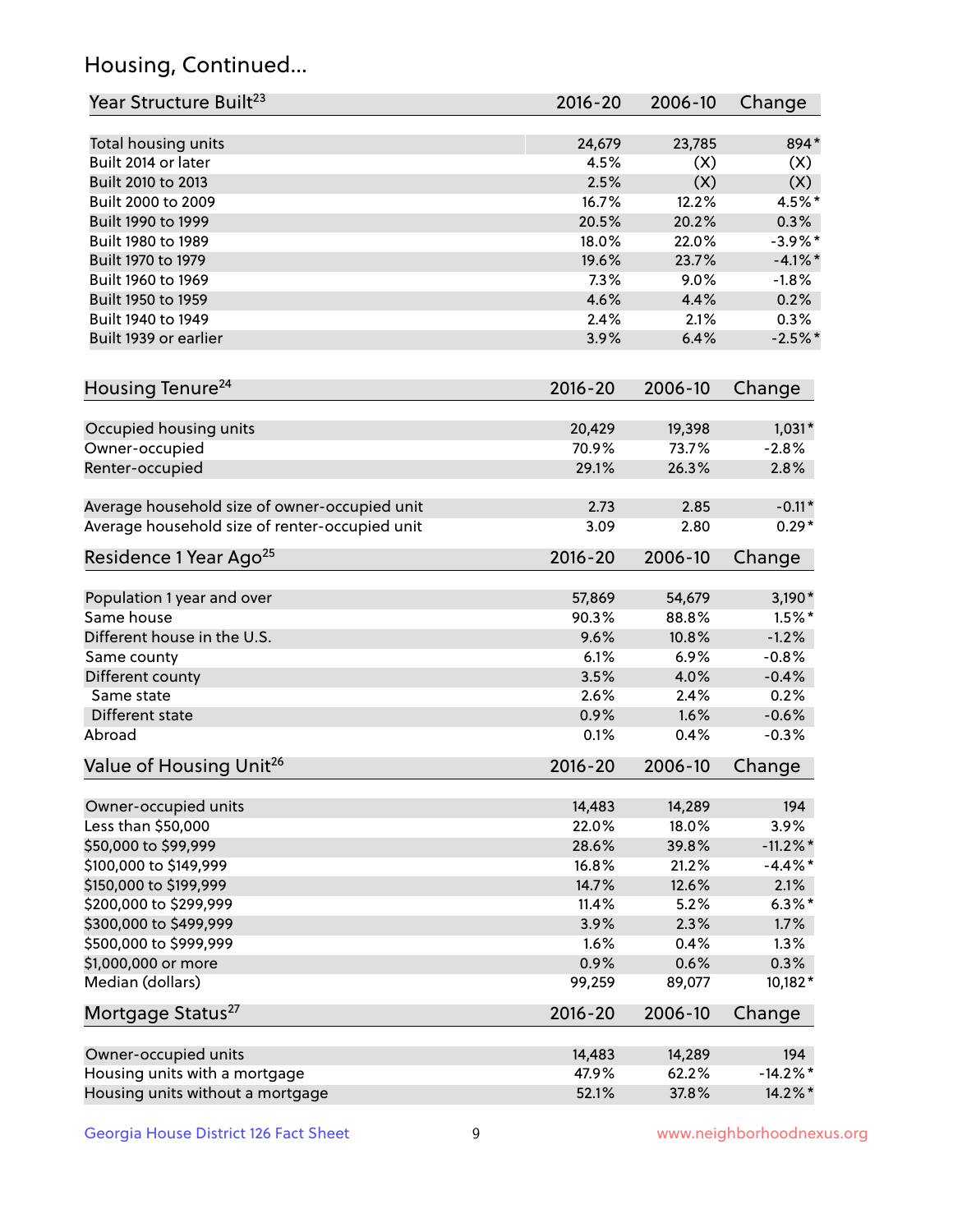## Housing, Continued...

| Selected Monthly Owner Costs <sup>28</sup>                                            | 2016-20     | 2006-10 | Change      |
|---------------------------------------------------------------------------------------|-------------|---------|-------------|
| Housing units with a mortgage                                                         | 6,945       | 8,881   | $-1,937*$   |
| Less than \$300                                                                       | 0.0%        | 0.1%    | $-0.1%$     |
| \$300 to \$499                                                                        | 1.4%        | 3.3%    | $-1.8%$     |
| \$500 to \$999                                                                        | 29.5%       | 43.2%   | $-13.7\%$ * |
| \$1,000 to \$1,499                                                                    | 44.2%       | 35.4%   | 8.9%*       |
| \$1,500 to \$1,999                                                                    | 18.5%       | 12.3%   | $6.2\%$ *   |
| \$2,000 to \$2,999                                                                    | 3.9%        | 5.0%    | $-1.1%$     |
| \$3,000 or more                                                                       | 2.4%        | 0.8%    | $1.6\%$     |
| Median (dollars)                                                                      | 1,165       | 1,038   | $127*$      |
|                                                                                       |             |         |             |
| Housing units without a mortgage                                                      | 7,539       | 5,408   | $2,131*$    |
| Less than \$150                                                                       | 5.1%        | 4.1%    | 0.9%        |
| \$150 to \$249                                                                        | 14.4%       | 24.1%   | $-9.7%$ *   |
| \$250 to \$349                                                                        | 31.6%       | 26.6%   | 5.0%        |
| \$350 to \$499                                                                        | 31.2%       | 29.0%   | 2.2%        |
| \$500 to \$699                                                                        | 14.7%       | 11.9%   | 2.8%        |
| \$700 or more                                                                         | 3.0%        | 4.3%    | $-1.3%$     |
| Median (dollars)                                                                      | 346         | 330     | $15*$       |
| Selected Monthly Owner Costs as a Percentage of<br>Household Income <sup>29</sup>     | $2016 - 20$ | 2006-10 | Change      |
| Housing units with a mortgage (excluding units where<br>SMOCAPI cannot be computed)   | 6,935       | 8,852   | $-1,918*$   |
| Less than 20.0 percent                                                                | 49.0%       | 36.4%   | 12.6%*      |
| 20.0 to 24.9 percent                                                                  | 12.5%       | 13.9%   | $-1.5%$     |
| 25.0 to 29.9 percent                                                                  | 10.4%       | 11.6%   | $-1.2%$     |
| 30.0 to 34.9 percent                                                                  | 3.9%        | 9.4%    | $-5.4\%$ *  |
| 35.0 percent or more                                                                  | 24.2%       | 28.7%   | $-4.5%$     |
| Not computed                                                                          | 10          | 29      | $-19$       |
| Housing unit without a mortgage (excluding units where<br>SMOCAPI cannot be computed) | 7,484       | 5,386   | 2,098*      |
| Less than 10.0 percent                                                                | 43.3%       | 44.3%   | $-0.9%$     |
| 10.0 to 14.9 percent                                                                  | 17.8%       | 16.8%   | 1.0%        |
| 15.0 to 19.9 percent                                                                  | 12.1%       | 9.3%    | 2.8%        |
| 20.0 to 24.9 percent                                                                  | 8.0%        | 7.4%    | 0.6%        |
| 25.0 to 29.9 percent                                                                  | 5.2%        | 4.9%    | 0.3%        |
| 30.0 to 34.9 percent                                                                  | 2.9%        | 3.7%    | $-0.8%$     |
| 35.0 percent or more                                                                  | 10.7%       | 13.6%   | $-3.0%$     |
| Not computed                                                                          | 54          | 22      | 33          |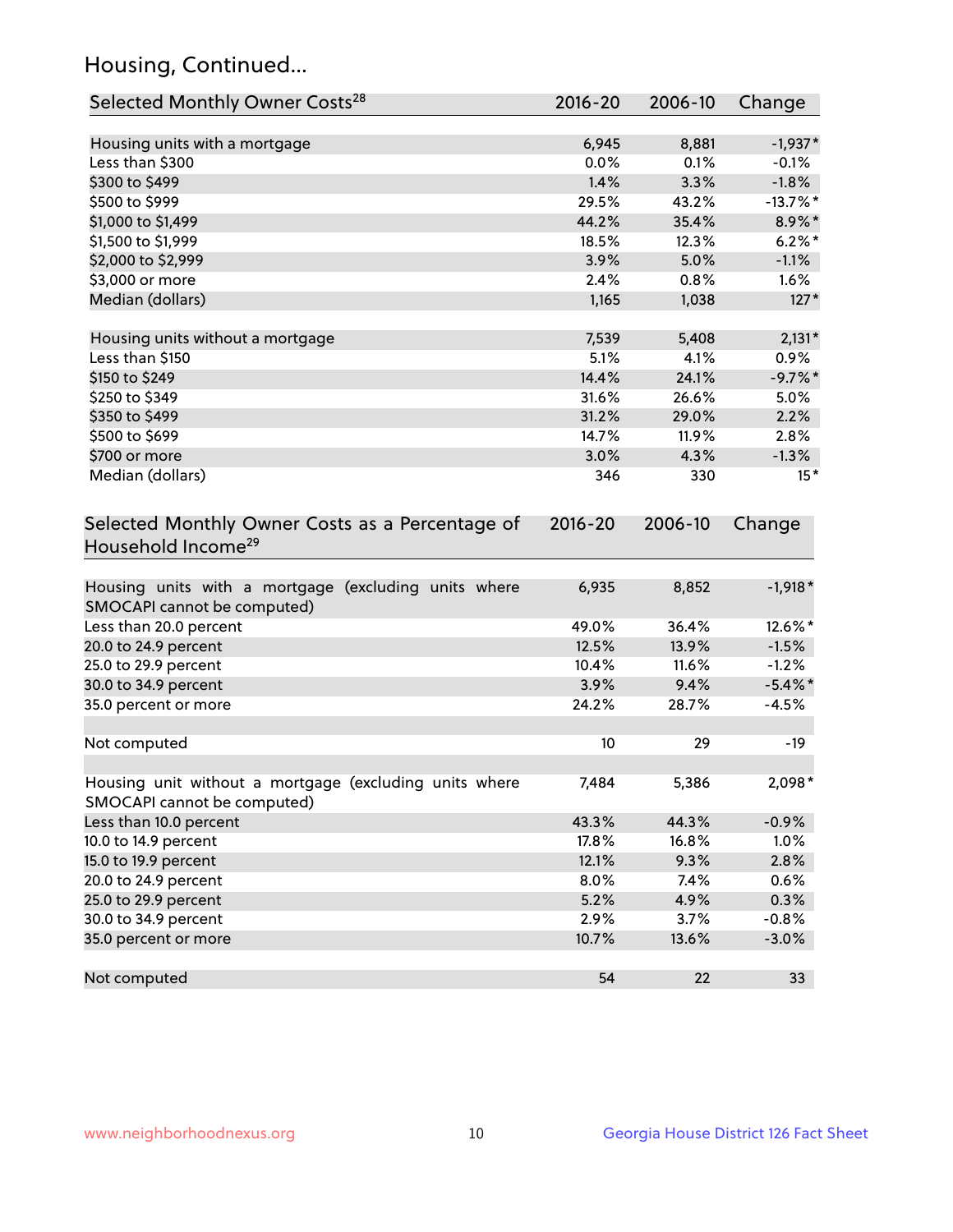## Housing, Continued...

| Gross Rent <sup>30</sup>   | 2016-20 | 2006-10 | Change   |
|----------------------------|---------|---------|----------|
|                            |         |         |          |
| Occupied units paying rent | 5,282   | 4,412   | 870*     |
| Less than \$200            | 1.7%    | 4.8%    | $-3.1%$  |
| \$200 to \$499             | 13.3%   | 28.4%   | $-15.1%$ |
| \$500 to \$749             | 22.2%   | 32.2%   | $-10.0%$ |
| \$750 to \$999             | 24.5%   | 23.0%   | 1.5%     |
| \$1,000 to \$1,499         | 35.7%   | 11.3%   | 24.4%*   |
| \$1,500 to \$1,999         | 2.4%    | 0.3%    | 2.1%     |
| \$2,000 or more            | 0.2%    | $0.0\%$ | 0.2%     |
| Median (dollars)           | 873     | 637     | $236*$   |
|                            |         |         |          |
| No rent paid               | 664     | 697     | $-33$    |

| Gross Rent as a Percentage of Household Income <sup>31</sup>                   | $2016 - 20$ | 2006-10 | Change    |
|--------------------------------------------------------------------------------|-------------|---------|-----------|
|                                                                                |             |         |           |
| Occupied units paying rent (excluding units where GRAPI<br>cannot be computed) | 5,160       | 4,060   | 1,100     |
| Less than 15.0 percent                                                         | 18.1%       | 17.3%   | 0.8%      |
| 15.0 to 19.9 percent                                                           | 10.1%       | 9.9%    | 0.3%      |
| 20.0 to 24.9 percent                                                           | 14.2%       | 17.3%   | $-3.1%$   |
| 25.0 to 29.9 percent                                                           | 8.3%        | 15.6%   | $-7.3%$ * |
| 30.0 to 34.9 percent                                                           | 12.1%       | $7.3\%$ | 4.8%      |
| 35.0 percent or more                                                           | 37.3%       | 32.7%   | 4.6%      |
|                                                                                |             |         |           |
| Not computed                                                                   | 786         | 1.049   | $-263$    |

## Transportation

| Commuting to Work <sup>32</sup>           | 2016-20 | 2006-10 | Change     |
|-------------------------------------------|---------|---------|------------|
|                                           |         |         |            |
| Workers 16 years and over                 | 25,165  | 21,918  | $3,248*$   |
| Car, truck, or van - drove alone          | 81.6%   | 81.7%   | $-0.0%$    |
| Car, truck, or van - carpooled            | 8.1%    | 14.3%   | $-6.2\%$ * |
| Public transportation (excluding taxicab) | 0.2%    | 0.6%    | $-0.4%$    |
| Walked                                    | 0.7%    | 1.5%    | $-0.7%$    |
| Other means                               | $1.6\%$ | $0.8\%$ | 0.8%       |
| Worked at home                            | 7.7%    | 1.2%    | $6.5%$ *   |
|                                           |         |         |            |
| Mean travel time to work (minutes)        | 26.1    | 25.7    | 0.3        |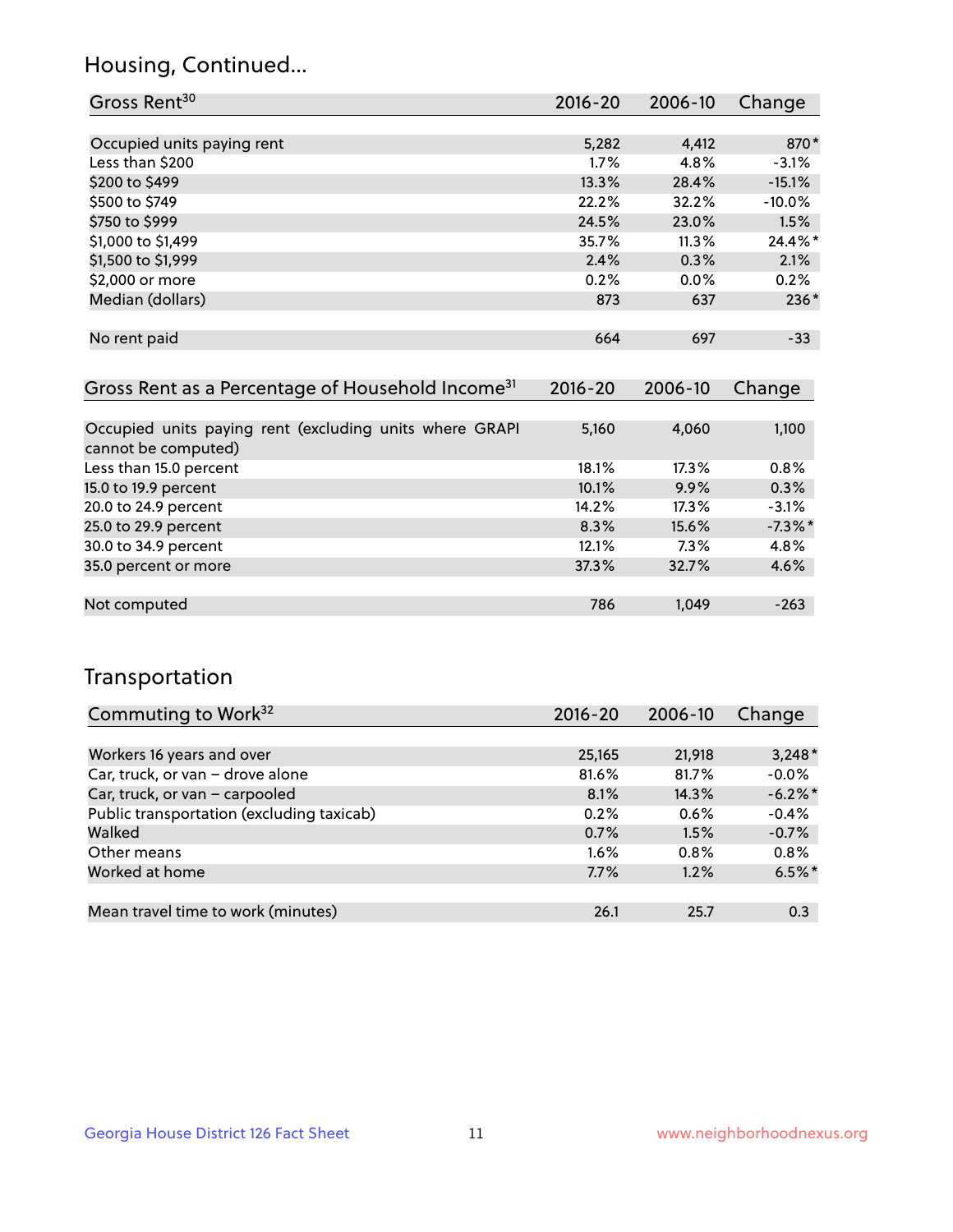## Transportation, Continued...

| Vehicles Available <sup>33</sup> | $2016 - 20$ | 2006-10 | Change   |
|----------------------------------|-------------|---------|----------|
|                                  |             |         |          |
| Occupied housing units           | 20,429      | 19,398  | $1,031*$ |
| No vehicles available            | $6.9\%$     | $6.0\%$ | 0.9%     |
| 1 vehicle available              | 30.9%       | 31.7%   | $-0.8%$  |
| 2 vehicles available             | 35.4%       | 35.2%   | 0.2%     |
| 3 or more vehicles available     | 26.8%       | 27.0%   | $-0.2%$  |

#### Health

| Health Insurance coverage <sup>34</sup>                 | 2016-20 |
|---------------------------------------------------------|---------|
|                                                         |         |
| Civilian Noninstitutionalized Population                | 57,745  |
| With health insurance coverage                          | 87.7%   |
| With private health insurance coverage                  | 61.0%   |
| With public health coverage                             | 40.1%   |
| No health insurance coverage                            | 12.3%   |
| Civilian Noninstitutionalized Population Under 19 years | 15,112  |
| No health insurance coverage                            | 4.5%    |
| Civilian Noninstitutionalized Population 19 to 64 years | 34,351  |
| In labor force:                                         | 24,471  |
| Employed:                                               | 23,134  |
| With health insurance coverage                          | 85.0%   |
| With private health insurance coverage                  | 79.3%   |
| With public coverage                                    | 12.2%   |
| No health insurance coverage                            | 15.0%   |
| Unemployed:                                             | 1,338   |
| With health insurance coverage                          | 68.2%   |
| With private health insurance coverage                  | 58.9%   |
| With public coverage                                    | 21.6%   |
| No health insurance coverage                            | 31.8%   |
| Not in labor force:                                     | 9,880   |
| With health insurance coverage                          | 75.4%   |
| With private health insurance coverage                  | 45.5%   |
| With public coverage                                    | 41.0%   |
| No health insurance coverage                            | 24.6%   |